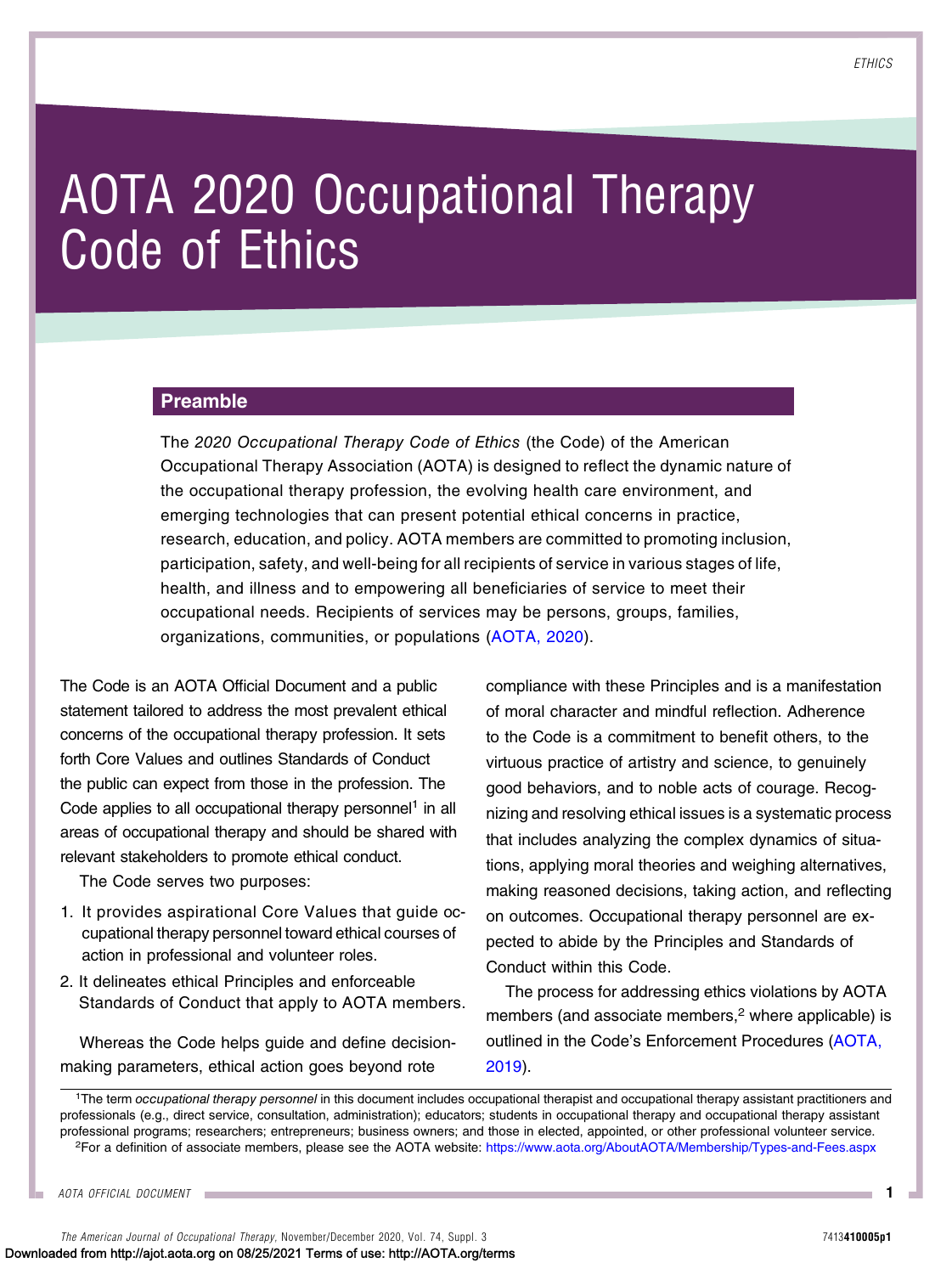Although many state regulatory boards incorporate the Code or similar language regarding ethical behavior into regulations, the Code is meant to be a freestanding document that guides ethical dimensions of professional behavior, responsibility, practice, and decision making. This Code is not exhaustive; that is, the Principles and Standards of Conduct cannot address every possible situation. Therefore, before making complex ethical decisions that require further expertise, occupational therapy personnel should seek out resources to assist with resolving conflicts and ethical issues not addressed in this document. Resources can include, but are not limited to, ethics committees, organizational ethics officers or consultants, and the AOTA Ethics Commission. For a full list of AOTA ethics resources, please refer to the AOTA website at <https://www.aota.org/Practice/Ethics.aspx>.

Appendix A describes the revision process for the 2020 Code. Appendix B summarizes the history of the AOTA Occupational Therapy Code of Ethics.

# Core Values

The occupational therapy profession is grounded in seven longstanding Core Values: Altruism, Equality, Freedom, Justice, Dignity, Truth, and Prudence [\(AOTA, 1993\)](#page-9-2). The seven Core Values provide a foundation to guide occupational therapy personnel in their interactions with others. These Core Values should be considered when determining the most ethical course of action (adapted from Core Values and Attitudes of Occupational Therapy Practice; [AOTA, 1993\)](#page-9-2):

- 1. Altruism indicates demonstration of unselfish concern for the welfare of others. Occupational therapy personnel reflect this concept in actions and attitudes of commitment, caring, dedication, responsiveness, and understanding.
- 2. Equality indicates that all persons have fundamental human rights and the right to the same opportunities. Occupational therapy personnel demonstrate this value by maintaining an attitude of fairness and impartiality and treating all persons in a way that is free of bias. Personnel should recognize their own biases and respect all persons, keeping in mind that others may have

values, beliefs, or lifestyles that differ from their own. Equality applies to the professional arena as well as to recipients of occupational therapy services.

- 3. Freedom indicates valuing each person's right to exercise autonomy and demonstrate independence, initiative, and self-direction. A person's occupations play a major role in their development of self-direction, initiative, interdependence, and ability to adapt and relate to the world. Occupational therapy personnel affirm the autonomy of each individual to pursue goals that have personal and social meaning. Occupational therapy personnel value the service recipient's right and desire to guide interventions.
- 4. Justice indicates that occupational therapy personnel provide occupational therapy services for all persons in need of these services and maintain a goaldirected and objective relationship with recipients of service. Justice places value on upholding moral and legal principles and on having knowledge of and respect for the legal rights of recipients of service. Occupational therapy personnel must understand and abide by local, state, and federal laws governing professional practice. Justice is the pursuit of a state in which diverse communities are inclusive and are organized and structured so that all members can function, flourish, and live a satisfactory life regardless of age, gender identity, sexual orientation, race, religion, origin, socioeconomic status, degree of ability, or any other status or attributes. Occupational therapy personnel, by virtue of the specific nature of the practice of occupational therapy, have a vested interest in social justice: addressing unjust inequities that limit opportunities for participation in society [\(Ashe, 2016](#page-9-3); [Braveman & Bass-Haugen, 2009](#page-9-4)). They also exhibit attitudes and actions consistent with occupational justice: full inclusion in everyday meaningful occupations for persons, groups, or populations ([Scott et al., 2017](#page-9-5)).
- 5. Dignity indicates the importance of valuing, promoting, and preserving the inherent worth and uniqueness of each person. This value includes respecting the person's social and cultural heritage and life experiences. Exhibiting attitudes and actions of dignity requires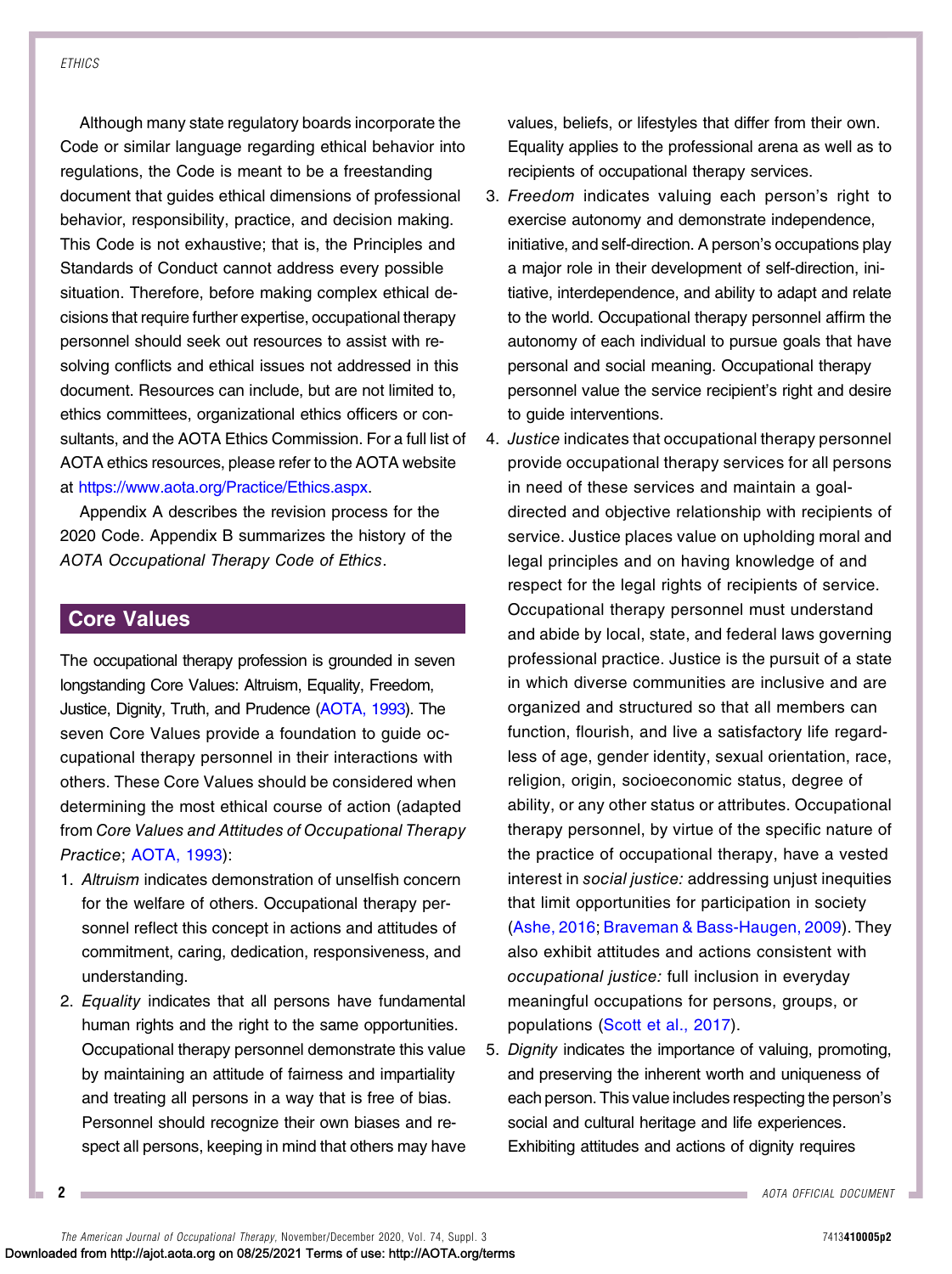occupational therapy personnel to act in ways consistent with cultural sensitivity, humility, and agility.

- 6. Truth indicates that occupational therapy personnel in all situations should be faithful to facts and reality. Truthfulness, or veracity, is demonstrated by being accountable, honest, forthright, accurate, and authentic in attitudes and actions. Occupational therapy personnel have an obligation to be truthful with themselves, recipients of service, colleagues, and society. Truth includes maintaining and upgrading professional competence and being truthful in oral, written, and electronic communications.
- 7. Prudence indicates the ability to govern and discipline oneself through the use of reason. To be prudent is to value judiciousness, discretion, vigilance, moderation, care, and circumspection in the management of one's own affairs and to temper extremes, make judgments, and respond on the basis of intelligent reflection and rational thought. Prudence must be exercised in clinical and ethical reasoning, interactions with colleagues, and volunteer roles.

## **Principles**

The Principles guide ethical decision making and inspire occupational therapy personnel to act in accordance with the highest ideals. These Principles are not hierarchically organized. At times, conflicts between competing principles must be considered in order to make ethical decisions. These Principles may need to be carefully balanced and weighed according to professional values, individual and cultural beliefs, and organizational policies.

#### Principle 1. Beneficence

#### Occupational therapy personnel shall demonstrate a concern for the well-being and safety of persons.

The Principle of Beneficence includes all forms of action intended to benefit other persons. The term beneficence has historically indicated acts of mercy, kindness, and charity ([Beauchamp & Childress, 2019\)](#page-9-6). Beneficence requires taking action to benefit others—in other words, to promote good, to prevent harm, and to

remove harm ([Doherty & Purtilo, 2016\)](#page-9-7). Examples of Beneficence include protecting and defending the rights of others, preventing harm from occurring to others, removing conditions that will cause harm to others, offering services that benefit persons with disabilities, and acting to protect and remove persons from dangerous situations ([Beauchamp & Childress,](#page-9-6) [2019](#page-9-6)).

# Principle 2. Nonmaleficence

### Occupational therapy personnel shall refrain from actions that cause harm.

The Principle of Nonmaleficence indicates that occupational therapy personnel must refrain from causing harm, injury, or wrongdoing to recipients of service. Whereas Beneficence requires taking action to incur benefit, Nonmaleficence requires avoiding actions that cause harm ([Beauchamp & Childress, 2019\)](#page-9-6). The Principle of Nonmaleficence also includes an obligation not to impose risks of harm even if the potential risk is without malicious or harmful intent. This Principle is often examined in the context of due care, which requires that the benefits of care outweigh and justify the risks undertaken to achieve the goals of care ([Beauchamp & Childress, 2019\)](#page-9-6). For example, an occupational therapy intervention might require the service recipient to invest a great deal of time and perhaps even discomfort; however, the time and discomfort are justified by potential long-term, evidence-based benefits of the treatment.

#### Principle 3. Autonomy

Occupational therapy personnel shall respect the right of the person to self-determination, privacy, confidentiality, and consent.

The Principle of Autonomy expresses the concept that occupational therapy personnel have a duty to treat the client or service recipient according to their desires, within the bounds of accepted standards of care, and to protect their confidential information. Often, respect for Autonomy is referred to as the self-determination principle. Respecting the Autonomy of service recipients acknowledges their agency,

AOTA OFFICIAL DOCUMENT

The American Journal of Occupational Therapy, November/December 2020, Vol. 74, Suppl. 3 7413410005p3 Downloaded from http://ajot.aota.org on 08/25/2021 Terms of use: http://AOTA.org/terms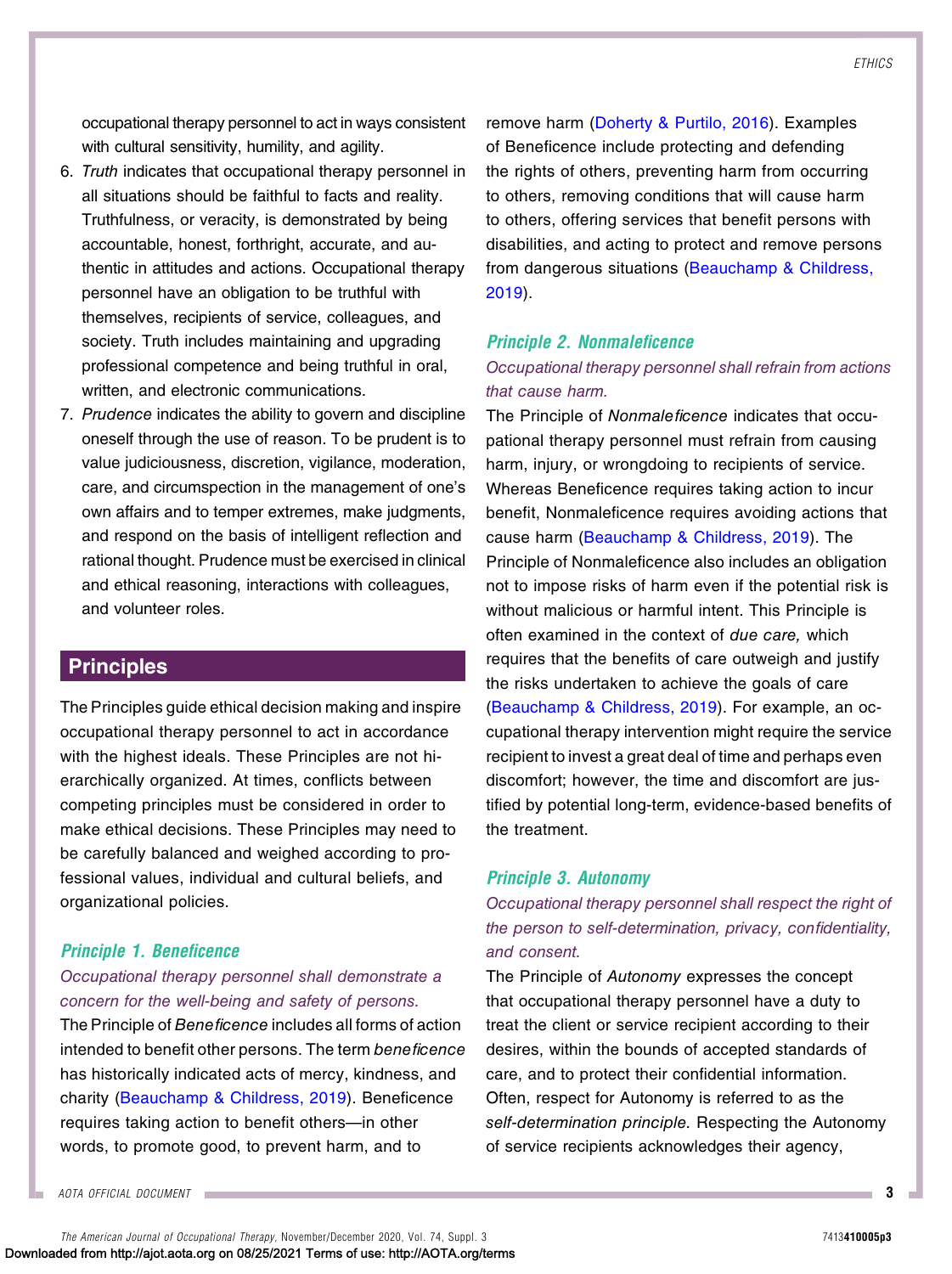including their right to their own views and opinions and their right to make choices in regard to their own care and based on their own values and beliefs [\(Beauchamp & Childress, 2019](#page-9-6)). For example, persons have the right to make a determination regarding care decisions that directly affect their lives. In the event that a person lacks decision-making capacity, their Autonomy should be respected through the involvement of an authorized agent or surrogate decision maker.

#### Principle 4. Justice

# Occupational therapy personnel shall promote equity, inclusion, and objectivity in the provision of occupational therapy services.

The Principle of Justice relates to the fair, equitable, and appropriate treatment of persons ([Beauchamp &](#page-9-6) [Childress, 2019](#page-9-6)). Occupational therapy personnel demonstrate attitudes and actions of respect, inclusion, and impartiality toward persons, groups, and populations with whom they interact, regardless of age, gender identity, sexual orientation, race, religion, origin, socioeconomic status, degree of ability, or any other status or attributes. Occupational therapy personnel also respect the applicable laws and standards related to their area of practice. Justice requires the impartial consideration and consistent observance of policies to generate unbiased decisions. For example, occupational therapy personnel work to create and uphold a society in which all persons have equitable opportunity for full inclusion in meaningful occupational engagement as an essential component of their lives.

#### Principle 5. Veracity

## Occupational therapy personnel shall provide comprehensive, accurate, and objective information when representing the profession.

The Principle of Veracity refers to comprehensive, accurate, and objective transmission of information and

includes fostering understanding of such information. Veracity is based on the virtues of truthfulness, candor, honesty, and respect owed to others ([Beauchamp &](#page-9-6) [Childress, 2019](#page-9-6)). In communicating with others, occupational therapy personnel implicitly promise to be truthful and not deceptive. For example, when entering into a therapeutic or research relationship, the service recipient or research participant has a right to accurate information. In addition, transmission of information must include means to ensure that the recipient or participant understands the information provided.

#### Principle 6. Fidelity

Occupational therapy personnel shall treat clients (persons, groups, or populations), colleagues, and other professionals with respect, fairness, discretion, and integrity.

The Principle of Fidelity refers to the duty one has to keep a commitment once it is made [\(Veatch et al., 2015](#page-9-8)). This commitment refers to promises made between a provider and a client, as well as maintenance of respectful collegial and organizational relationships ([Doherty & Purtilo, 2016\)](#page-9-7). Professional relationships are greatly influenced by the complexity of the environment in which occupational therapy personnel work. For example, occupational therapy personnel should consistently balance their duties to service recipients, students, research participants, and other professionals, as well as to organizations that may influence decision making and professional practice.

# Standards of Conduct

The AOTA Ethics Commission, under the Enforcement Procedures for the AOTA Occupational Therapy Code of Ethics ([AOTA, 2019\)](#page-9-1), enforces the Standards of Conduct listed in [Table 1.](#page-4-0)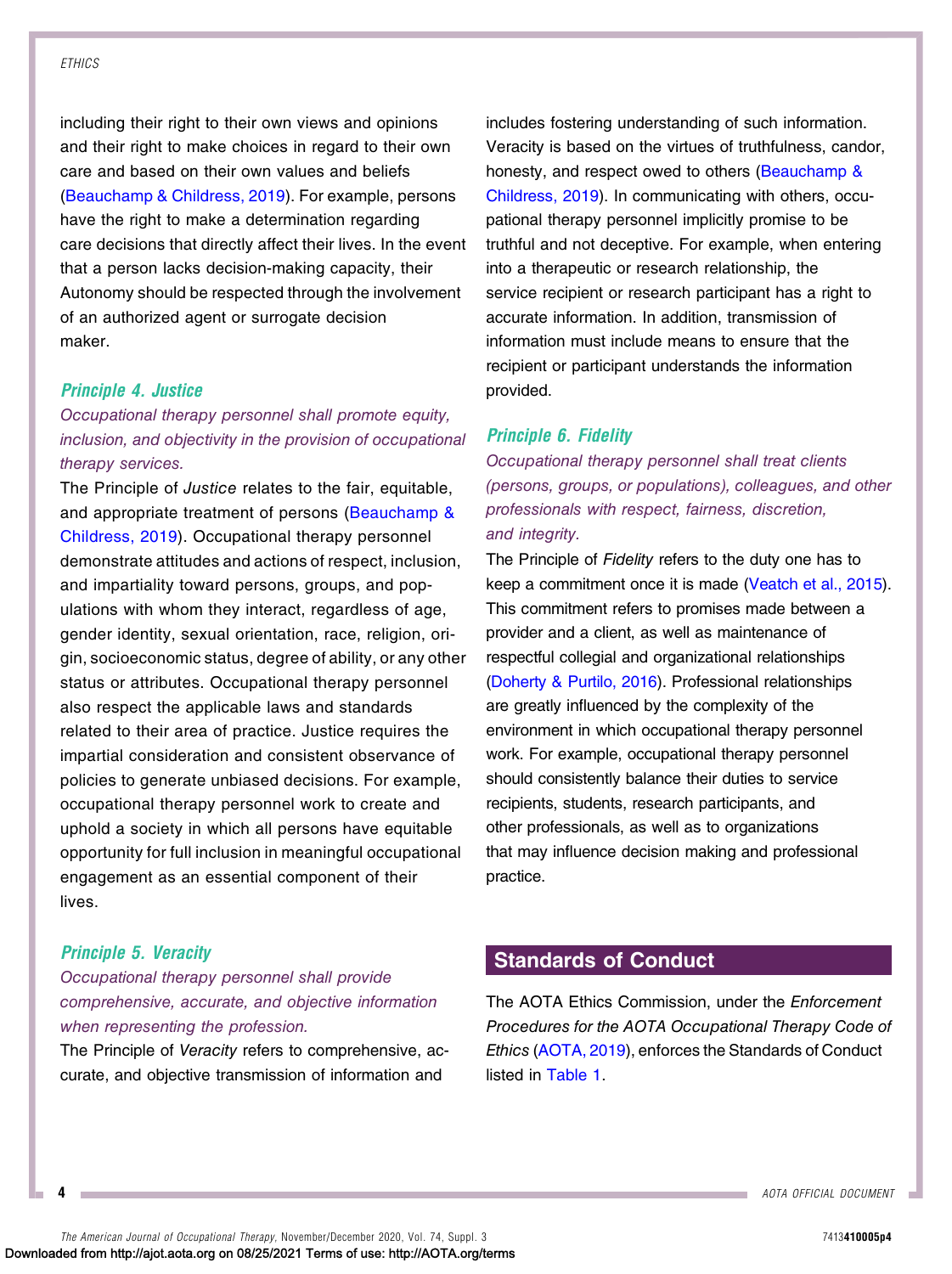<span id="page-4-0"></span>Table 1. Standards of Conduct for Occupational Therapy Personnel

| <b>Section</b>                                                                                                                                                                                                                                                                                                                     | <b>Standards of Conduct</b>                                                                                                                                                                                                                                                                                                                                                                                                                                                                                                                                                                                                                                                                                                                                                                                                                                                                                                                                                                                                                                                                                                                                                                                                                                                                                                                                                                                                                                                                                                                                                                                                                                                                                                                                                                                                                                                                                                                                                                                                                                                                                                                                                                                                                                                                                                                                                                                                                                                                                                                                                                                                                                                                                                                                                                                                                                                                                                                                                                                                                                                                                                                                                                                                                                                                                                                                                                                                                                                                                                                                            |
|------------------------------------------------------------------------------------------------------------------------------------------------------------------------------------------------------------------------------------------------------------------------------------------------------------------------------------|------------------------------------------------------------------------------------------------------------------------------------------------------------------------------------------------------------------------------------------------------------------------------------------------------------------------------------------------------------------------------------------------------------------------------------------------------------------------------------------------------------------------------------------------------------------------------------------------------------------------------------------------------------------------------------------------------------------------------------------------------------------------------------------------------------------------------------------------------------------------------------------------------------------------------------------------------------------------------------------------------------------------------------------------------------------------------------------------------------------------------------------------------------------------------------------------------------------------------------------------------------------------------------------------------------------------------------------------------------------------------------------------------------------------------------------------------------------------------------------------------------------------------------------------------------------------------------------------------------------------------------------------------------------------------------------------------------------------------------------------------------------------------------------------------------------------------------------------------------------------------------------------------------------------------------------------------------------------------------------------------------------------------------------------------------------------------------------------------------------------------------------------------------------------------------------------------------------------------------------------------------------------------------------------------------------------------------------------------------------------------------------------------------------------------------------------------------------------------------------------------------------------------------------------------------------------------------------------------------------------------------------------------------------------------------------------------------------------------------------------------------------------------------------------------------------------------------------------------------------------------------------------------------------------------------------------------------------------------------------------------------------------------------------------------------------------------------------------------------------------------------------------------------------------------------------------------------------------------------------------------------------------------------------------------------------------------------------------------------------------------------------------------------------------------------------------------------------------------------------------------------------------------------------------------------------------|
| 1. Professional Integrity, Responsi-<br>bility, and Accountability: Occupa-<br>tional therapy personnel maintain<br>awareness and comply with AOTA<br>policies and Official Documents,<br>current laws and regulations<br>that are relevant to the profession<br>of occupational therapy, and<br>employer policies and procedures. | 1A. Comply with current federal and state laws, state scope of practice guidelines, and<br>AOTA policies and Official Documents that apply to the profession of occupational<br>therapy. (Principle: Justice; key words: policy, procedures, rules, law, roles, scope<br>of practice)<br>1B. Abide by policies, procedures, and protocols when serving or acting on behalf of a<br>professional organization or employer to fully and accurately represent the orga-<br>nization's official and authorized positions. (Principle: Fidelity; key words: policy,<br>procedures, rules, law, roles, scope of practice)<br>1C. Inform employers, employees, colleagues, students, and researchers of applicable<br>policies, laws, and Official Documents. (Principle: Justice; key words: policy,<br>procedures, rules, law, roles, scope of practice)<br>1D. Ensure transparency when participating in a business arrangement as owner,<br>stockholder, partner, or employee. (Principle: Justice; key words: policy, proce-<br>dures, rules, law, roles, scope of practice)<br>1E. Respect the practices, competencies, roles, and responsibilities of one's own and<br>other professions to promote a collaborative environment reflective of interpro-<br>fessional teams. (Principle: Fidelity; key words: policy, procedures, rules, law, roles,<br>scope of practice, collaboration, service delivery)<br>1F. Do not engage in illegal actions, whether directly or indirectly harming stakeholders<br>in occupational therapy practice. (Principle: Justice; key words: illegal, unethical<br>practice)<br>1G. Do not engage in actions that reduce the public's trust in occupational therapy.<br>(Principle: Fidelity; key words: illegal, unethical practice)<br>1H. Report potential or known unethical or illegal actions in practice, education, or<br>research to appropriate authorities. (Principle: Justice; key words: illegal, unethical<br>practice)<br>11. Report impaired practice to the appropriate authorities. (Principle: Nonmaleficence;<br>key words: illegal, unethical practice)<br>1J. Do not exploit human, financial, or material resources of employers for personal<br>gain. (Principle: Fidelity; key words: exploitation, employee)<br>1K. Do not exploit any relationship established as an occupational therapy practitioner,<br>educator, or researcher to further one's own physical, emotional, financial, political,<br>or business interests. (Principle: Nonmaleficence; key words: exploitation, aca-<br>demic, research)<br>1L. Do not engage in conflicts of interest or conflicts of commitment in employment,<br>volunteer roles, or research. (Principle: Fidelity; key words: conflict of interest)<br>1M. Do not use one's position (e.g., employee, consultant, volunteer) or knowledge<br>gained from that position in such a manner as to give rise to real or perceived<br>conflict of interest among the person, the employer, other AOTA members, or other<br>organizations. (Principle: Fidelity; key words: conflict of interest)<br>1N. Do not barter for services when there is the potential for exploitation and conflict of<br>interest. (Principle: Nonmaleficence; key words: conflict of interest)<br>10. Conduct and disseminate research in accordance with currently accepted ethical<br>guidelines and standards for the protection of research participants, including<br>informed consent and disclosure of potential risks and benefits. (Principle: Be-<br>neficence; key words: research) |
| 2. Therapeutic Relationships: Occu-<br>pational therapy personnel develop<br>therapeutic relationships to promote<br>occupational well-being in all persons,<br>groups, organizations, and society,                                                                                                                                | 2A. Respect and honor the expressed wishes of recipients of service. (Principle: Au-<br>tonomy; key words: relationships, clients, service recipients)<br>2B. Do not inflict harm or injury to recipients of occupational therapy services, students,<br>research participants, or employees. (Principle: Nonmaleficence; key words: rela-<br>tionships, clients, service recipients, students, research, employer, employee)                                                                                                                                                                                                                                                                                                                                                                                                                                                                                                                                                                                                                                                                                                                                                                                                                                                                                                                                                                                                                                                                                                                                                                                                                                                                                                                                                                                                                                                                                                                                                                                                                                                                                                                                                                                                                                                                                                                                                                                                                                                                                                                                                                                                                                                                                                                                                                                                                                                                                                                                                                                                                                                                                                                                                                                                                                                                                                                                                                                                                                                                                                                                          |

(Continued)

AOTA OFFICIAL DOCUMENT **5 The State**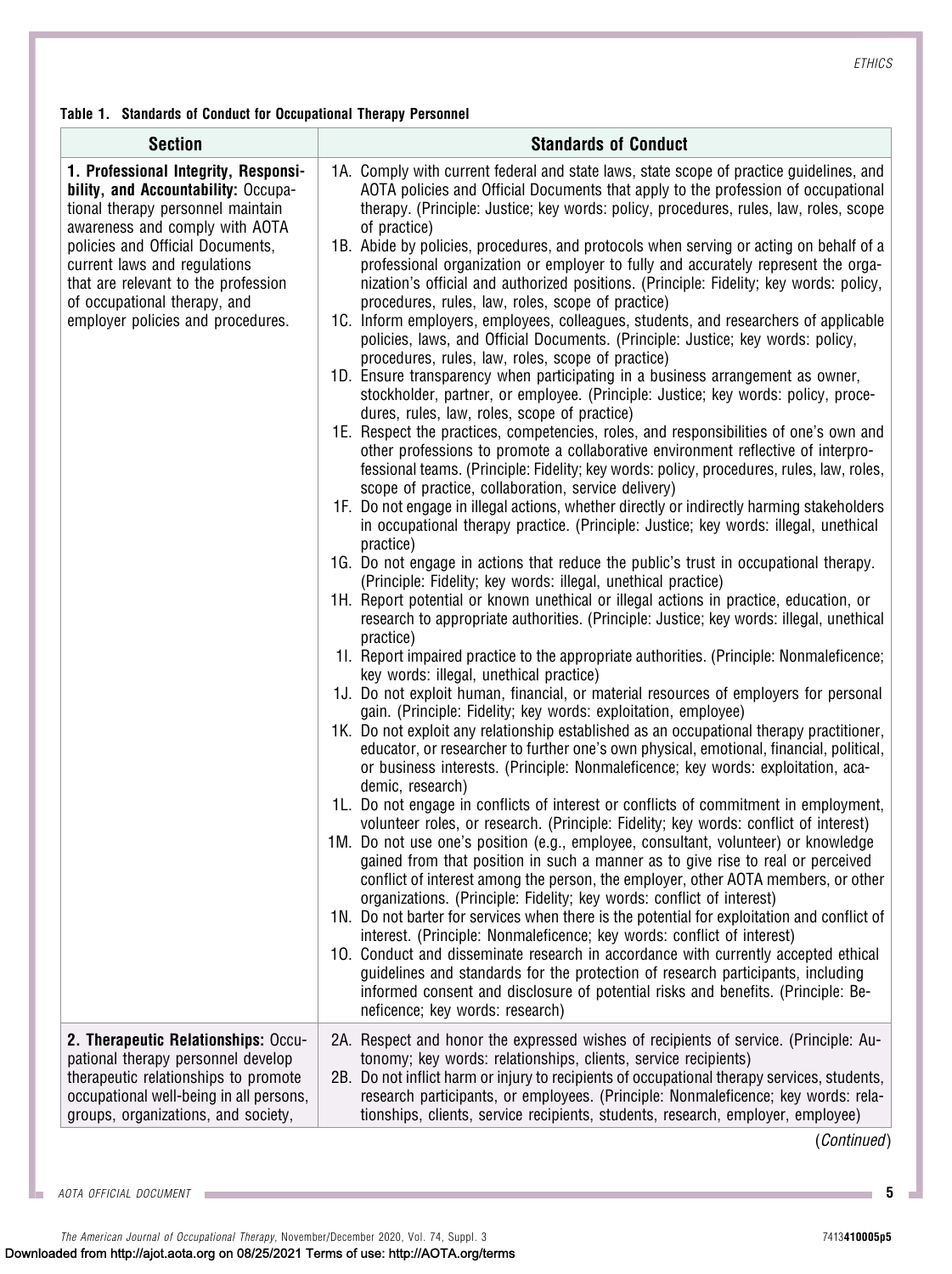#### Table 1. Standards of Conduct for Occupational Therapy Personnel (cont'd)

| <b>Section</b>                                                                                                                                                               | <b>Standards of Conduct</b>                                                                                                                                                                                                                                                                                                                                                                                                                                                                                                                                                                                                                                                                                                                                                                                                                                                                                                                                                                                                                                                                                                                                                                                                                                                                                                                                                                                                                                                                                                                                                                                                                                                                                                                                                                                                                                                                                                                                                                                                                                                                                                                                                                                                                                                                                                                                                                                                                                                                                                                                                                                                                                                                                                                                                                                                                                                                                                                                                                                                                                                                               |
|------------------------------------------------------------------------------------------------------------------------------------------------------------------------------|-----------------------------------------------------------------------------------------------------------------------------------------------------------------------------------------------------------------------------------------------------------------------------------------------------------------------------------------------------------------------------------------------------------------------------------------------------------------------------------------------------------------------------------------------------------------------------------------------------------------------------------------------------------------------------------------------------------------------------------------------------------------------------------------------------------------------------------------------------------------------------------------------------------------------------------------------------------------------------------------------------------------------------------------------------------------------------------------------------------------------------------------------------------------------------------------------------------------------------------------------------------------------------------------------------------------------------------------------------------------------------------------------------------------------------------------------------------------------------------------------------------------------------------------------------------------------------------------------------------------------------------------------------------------------------------------------------------------------------------------------------------------------------------------------------------------------------------------------------------------------------------------------------------------------------------------------------------------------------------------------------------------------------------------------------------------------------------------------------------------------------------------------------------------------------------------------------------------------------------------------------------------------------------------------------------------------------------------------------------------------------------------------------------------------------------------------------------------------------------------------------------------------------------------------------------------------------------------------------------------------------------------------------------------------------------------------------------------------------------------------------------------------------------------------------------------------------------------------------------------------------------------------------------------------------------------------------------------------------------------------------------------------------------------------------------------------------------------------------------|
| regardless of age, gender identity,<br>sexual orientation, race, religion, ori-<br>gin, socioeconomic status, degree of<br>ability, or any other status or<br>attributes.    | 2C. Do not threaten, manipulate, coerce, or deceive clients to promote compliance with<br>occupational therapy recommendations. (Principle: Autonomy; key words: rela-<br>tionships, clients, service recipients)<br>2D. Do not engage in sexual activity with a recipient of service, including the client's<br>family or significant other, while a professional relationship exists. (Principle:<br>Nonmaleficence; key words: relationships, clients, service recipients, sex)<br>2E. Do not accept gifts that would unduly influence the therapeutic relationship or have<br>the potential to blur professional boundaries, and adhere to employer policies when<br>offered gifts. (Principle: Justice; key words: relationships, gifts, employer)<br>2F. Establish a collaborative relationship with recipients of service and relevant<br>stakeholders to promote shared decision making. (Principle: Autonomy; key words:<br>relationships, clients, service recipients, collaboration)<br>2G. Do not abandon the service recipient, and attempt to facilitate appropriate transitions<br>when unable to provide services for any reason. (Principle: Nonmaleficence; key<br>words: relationships, client, service recipients, abandonment)<br>2H. Adhere to organizational policies when requesting an exemption from service to an<br>individual or group because of self-identified conflict with personal, cultural, or<br>religious values. (Principle: Fidelity; key words: relationships, client, service re-<br>cipients, conflict, cultural, religious, values)<br>21. Do not engage in dual relationships or situations in which an occupational therapy<br>professional or student is unable to maintain clear professional boundaries or<br>objectivity. (Principle: Nonmaleficence; key words: relationships, clients, service<br>recipients, colleagues, professional boundaries, objectivity, social media)<br>2J. Proactively address workplace conflict that affects or can potentially affect pro-<br>fessional relationships and the provision of services. (Principle: Fidelity; key words:<br>relationships, conflict, clients, service recipients, colleagues)<br>2K. Do not engage in any undue influences that may impair practice or compromise the<br>ability to safely and competently provide occupational therapy services, education,<br>or research. (Principle: Nonmaleficence; key words: relationships, colleagues,<br>impair, safety, competence, client, service recipients, education, research)<br>2L. Recognize and take appropriate action to remedy occupational therapy personnel's<br>personal problems and limitations that might cause harm to recipients of service.<br>(Principle: Nonmaleficence; key words: relationships, clients, service recipients,<br>personal, safety)<br>2M. Do not engage in actions or inactions that jeopardize the safety or well-being of<br>others or team effectiveness. (Principle: Fidelity; key words: relationships, clients,<br>service recipients, colleagues, safety, law, unethical, impaired, competence) |
| 3. Documentation, Reimbursement,<br>and Financial Matters: Occupational<br>therapy personnel maintain complete,<br>accurate, and timely records of all<br>client encounters. | 3A. Bill and collect fees justly and legally in a manner that is fair, reasonable, and<br>commensurate with services delivered. (Principle: Justice; key words: billing, fees)<br>3B. Ensure that documentation for reimbursement purposes is done in accordance with<br>applicable laws, guidelines, and regulations. (Principle: Justice; key words: docu-<br>mentation, reimbursement, law)<br>3C. Record and report in an accurate and timely manner and in accordance with ap-<br>plicable regulations all information related to professional or academic documen-<br>tation and activities. (Principle: Veracity; key words: documentation, timely,<br>accurate, law, fraud)<br>3D. Do not follow arbitrary directives that compromise the rights or well-being of others,<br>including unrealistic productivity expectations, fabrication, falsification, plagiarism<br>of documentation, or inaccurate coding. (Principle: Nonmaleficence; key words:<br>productivity, documentation, coding, fraud)                                                                                                                                                                                                                                                                                                                                                                                                                                                                                                                                                                                                                                                                                                                                                                                                                                                                                                                                                                                                                                                                                                                                                                                                                                                                                                                                                                                                                                                                                                                                                                                                                                                                                                                                                                                                                                                                                                                                                                                                                                                                                             |

(Continued)

**6** AOTA OFFICIAL DOCUMENT

The American Journal of Occupational Therapy, November/December 2020, Vol. 74, Suppl. 3 7413410005 7413410005p6 Downloaded from http://ajot.aota.org on 08/25/2021 Terms of use: http://AOTA.org/terms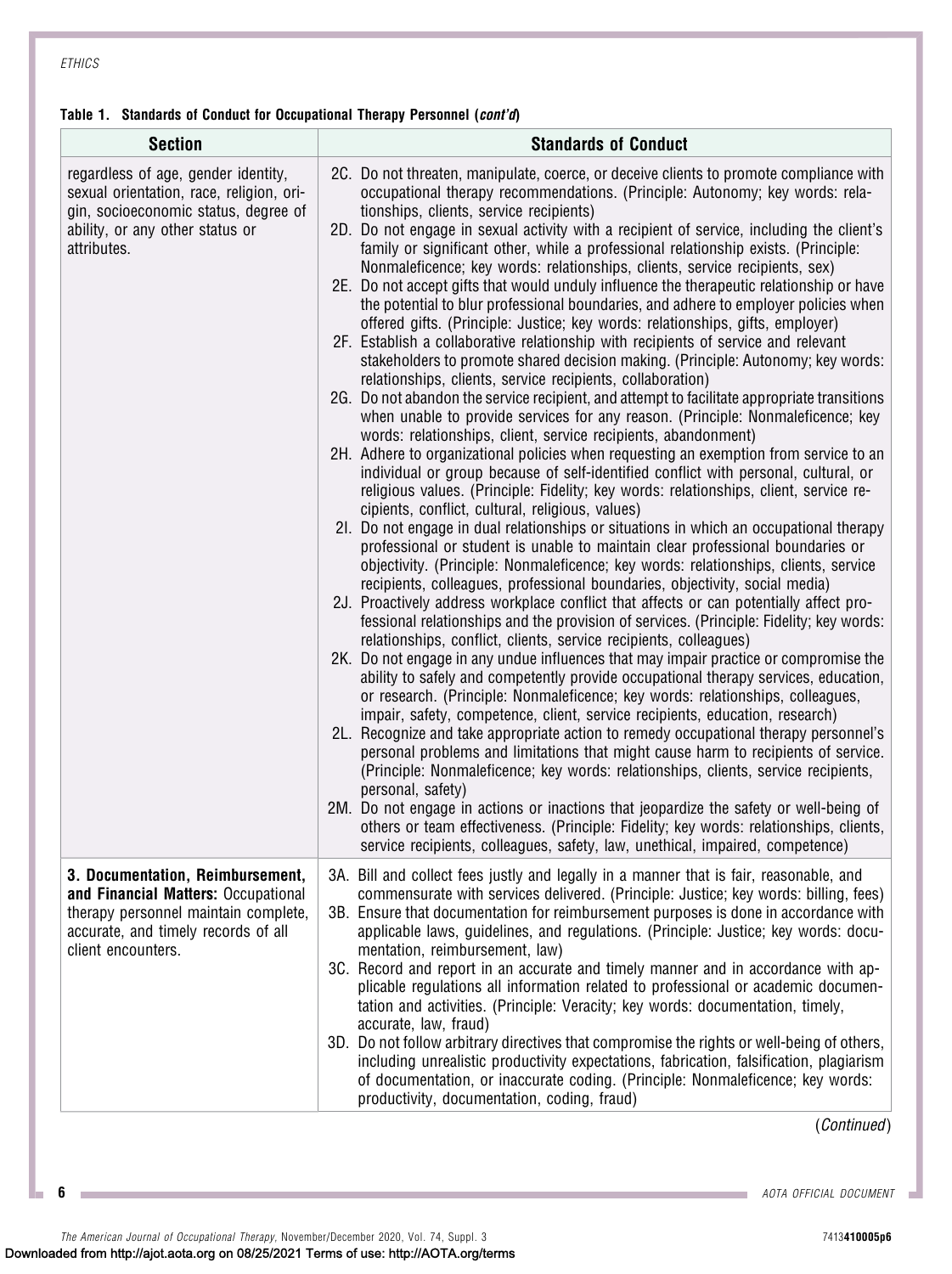Table 1. Standards of Conduct for Occupational Therapy Personnel (cont'd)

| <b>Section</b>                                                                                                                                                                                                                                                                           | <b>Standards of Conduct</b>                                                                                                                                                                                                                                                                                                                                                                                                                                                                                                                                                                                                                                                                                                                                                                                                                                                                                                                                                                                                                                                                                                                                                                                                                                                                                                                                                                                                                                                                                                                                                                                                                                                                                                                                                                                                                                                                                                                                                                                                                                                                                                                                                                                                                                                                                                                                                                                                                                                                                                                                                                                                                                                                                                                                                                                                                                                                                                                                                                                                                                                                                                                                                                                                                                                                                                                                                                                                                                                                                                                                                                                                                                                                                                                                         |
|------------------------------------------------------------------------------------------------------------------------------------------------------------------------------------------------------------------------------------------------------------------------------------------|---------------------------------------------------------------------------------------------------------------------------------------------------------------------------------------------------------------------------------------------------------------------------------------------------------------------------------------------------------------------------------------------------------------------------------------------------------------------------------------------------------------------------------------------------------------------------------------------------------------------------------------------------------------------------------------------------------------------------------------------------------------------------------------------------------------------------------------------------------------------------------------------------------------------------------------------------------------------------------------------------------------------------------------------------------------------------------------------------------------------------------------------------------------------------------------------------------------------------------------------------------------------------------------------------------------------------------------------------------------------------------------------------------------------------------------------------------------------------------------------------------------------------------------------------------------------------------------------------------------------------------------------------------------------------------------------------------------------------------------------------------------------------------------------------------------------------------------------------------------------------------------------------------------------------------------------------------------------------------------------------------------------------------------------------------------------------------------------------------------------------------------------------------------------------------------------------------------------------------------------------------------------------------------------------------------------------------------------------------------------------------------------------------------------------------------------------------------------------------------------------------------------------------------------------------------------------------------------------------------------------------------------------------------------------------------------------------------------------------------------------------------------------------------------------------------------------------------------------------------------------------------------------------------------------------------------------------------------------------------------------------------------------------------------------------------------------------------------------------------------------------------------------------------------------------------------------------------------------------------------------------------------------------------------------------------------------------------------------------------------------------------------------------------------------------------------------------------------------------------------------------------------------------------------------------------------------------------------------------------------------------------------------------------------------------------------------------------------------------------------------------------------|
| 4. Service Delivery: Occupational<br>therapy personnel strive to deliver<br>quality services that are occupation<br>based, client centered, safe, interac-<br>tive, culturally sensitive, evidence<br>based, and consistent with occupa-<br>tional therapy's values and<br>philosophies. | 4A. Respond to requests for occupational therapy services (e.g., referrals) in a timely<br>manner as determined by law, regulation, or policy. (Principle: Justice; key words:<br>occupational therapy process, referral, law)<br>4B. Provide appropriate evaluation and a plan of intervention for recipients of occu-<br>pational therapy services specific to their needs. (Principle: Beneficence; key words:<br>occupational therapy process, evaluation, intervention)<br>4C. Use, to the extent possible, evaluation, planning, intervention techniques, as-<br>sessments, and therapeutic equipment that are evidence based, current, and within<br>the recognized scope of occupational therapy practice. (Principle: Beneficence; key<br>words: occupational therapy process, evaluation, intervention, evidence, scope of<br>practice)<br>4D. Obtain informed consent (written, verbal, electronic, or implied) after disclosing<br>appropriate information and answering any questions posed by the recipient of<br>service, qualified family member or caregiver, or research participant to ensure<br>voluntary participation. (Principle: Autonomy; key words: occupational therapy<br>process, informed consent)<br>4E. Fully disclose the benefits, risks, and potential outcomes of any intervention; the<br>occupational therapy personnel who will be providing the intervention; and any<br>reasonable alternatives to the proposed intervention. (Principle: Autonomy; key<br>words: occupational therapy process, intervention, communication, disclose, in-<br>formed consent)<br>4F. Describe the type and duration of occupational therapy services accurately in<br>professional contracts, including the duties and responsibilities of all involved<br>parties. (Principle: Veracity; key words: occupational therapy process, intervention,<br>communication, disclose, informed consent, contracts)<br>4G. Respect the client's right to refuse occupational therapy services temporarily or<br>permanently, even when that refusal has potential to result in poor outcomes.<br>(Principle: Autonomy; key words: occupational therapy process, refusal, inter-<br>vention, service recipients)<br>4H. Provide occupational therapy services, including education and training, that are<br>within each practitioner's level of competence and scope of practice. (Principle:<br>Beneficence; key words: occupational therapy process, services, competence,<br>scope of practice)<br>41. Reevaluate and reassess recipients of service in a timely manner to determine<br>whether goals are being achieved and whether intervention plans should be revised.<br>(Principle: Beneficence; key words: occupational therapy process, reevaluation,<br>reassess, intervention)<br>4J. Terminate occupational therapy services in collaboration with the service recipient<br>or responsible party when the services are no longer beneficial. (Principle: Be-<br>neficence; key words: occupational therapy process, termination, collaboration)<br>4K. Refer to other providers when indicated by the needs of the client. (Principle:<br>Beneficence; key words: occupational therapy process, referral, service recipients)<br>4L. Provide information and resources to address barriers to access for persons in need<br>of occupational therapy services. (Principle: Justice; key words: beneficence, ad-<br>vocate, access)<br>4M. Report systems and policies that are discriminatory or unfairly limit or prevent<br>access to occupational therapy. (Principle: Justice; key words: discrimination,<br>unfair, access, social justice)<br>4N. Provide professional services within the scope of occupational therapy practice |

(Continued)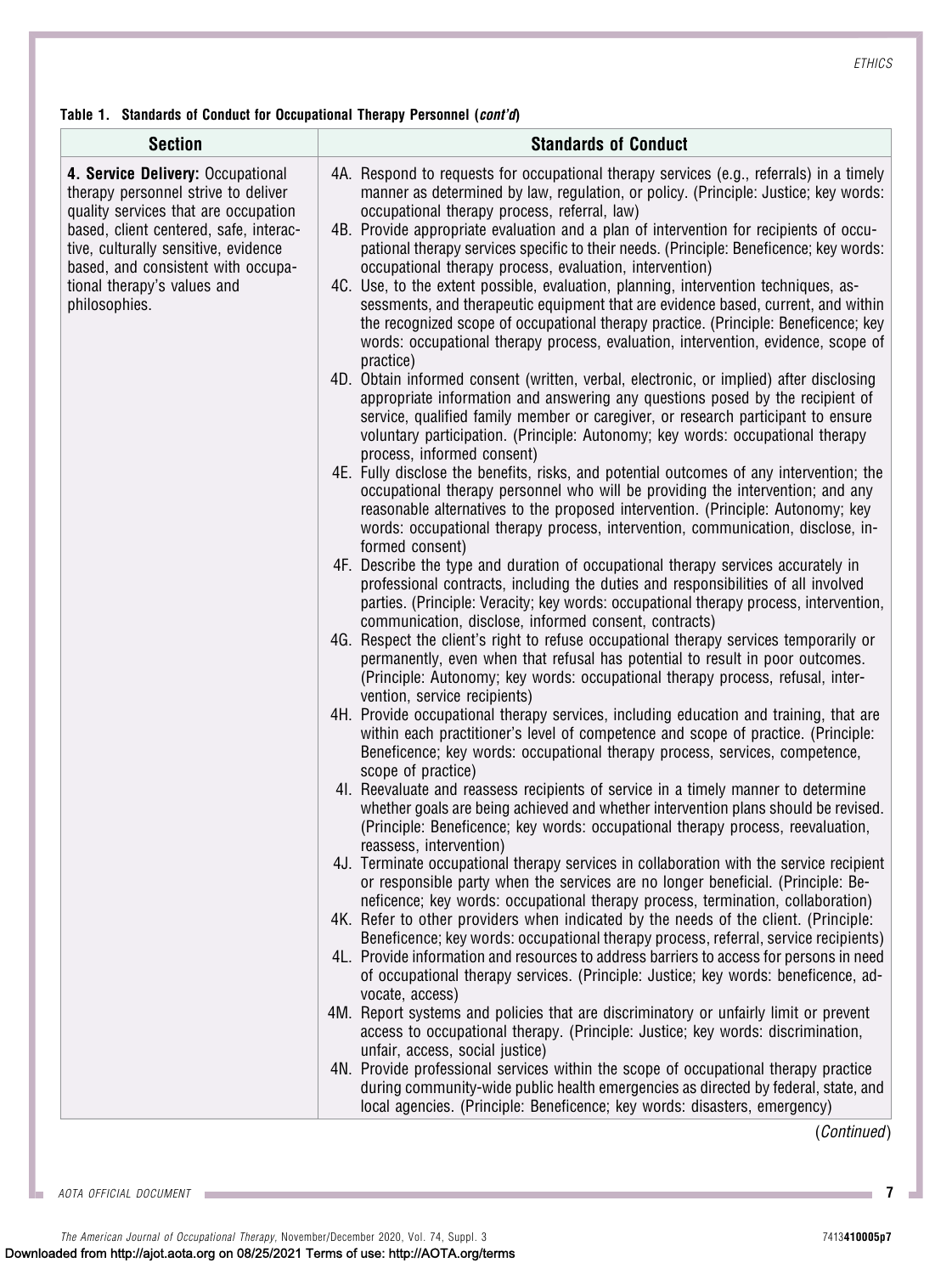#### Table 1. Standards of Conduct for Occupational Therapy Personnel (cont'd)

| <b>Section</b>                                                                                                                                                                                                                                                                                    | <b>Standards of Conduct</b>                                                                                                                                                                                                                                                                                                                                                                                                                                                                                                                                                                                                                                                                                                                                                                                                                                                                                                                                                                                                                                                                                                                                                                                                                                                                                                                                                                                                                                                                                                                                                                                                                                                                                                                                                                                                                                                                                                                                                                                                                                                                                                                                                                                                                                                                                                                                                                                                                                                                                                                                                                                                                                                                                                          |
|---------------------------------------------------------------------------------------------------------------------------------------------------------------------------------------------------------------------------------------------------------------------------------------------------|--------------------------------------------------------------------------------------------------------------------------------------------------------------------------------------------------------------------------------------------------------------------------------------------------------------------------------------------------------------------------------------------------------------------------------------------------------------------------------------------------------------------------------------------------------------------------------------------------------------------------------------------------------------------------------------------------------------------------------------------------------------------------------------------------------------------------------------------------------------------------------------------------------------------------------------------------------------------------------------------------------------------------------------------------------------------------------------------------------------------------------------------------------------------------------------------------------------------------------------------------------------------------------------------------------------------------------------------------------------------------------------------------------------------------------------------------------------------------------------------------------------------------------------------------------------------------------------------------------------------------------------------------------------------------------------------------------------------------------------------------------------------------------------------------------------------------------------------------------------------------------------------------------------------------------------------------------------------------------------------------------------------------------------------------------------------------------------------------------------------------------------------------------------------------------------------------------------------------------------------------------------------------------------------------------------------------------------------------------------------------------------------------------------------------------------------------------------------------------------------------------------------------------------------------------------------------------------------------------------------------------------------------------------------------------------------------------------------------------------|
| 5. Professional Competence,<br><b>Education, Supervision, and</b><br><b>Training: Occupational therapy</b><br>personnel maintain credentials,<br>degrees, licenses, and other<br>certifications to demonstrate their<br>commitment to develop and maintain<br>competent, evidence-based practice. | 5A. Hold requisite credentials for the occupational therapy services one provides in<br>academic, research, physical, or virtual work settings. (Principle: Justice; key words:<br>credentials, competence)<br>5B. Represent credentials, qualifications, education, experience, training, roles, duties,<br>competence, contributions, and findings accurately in all forms of communication.<br>(Principle: Veracity; key words: credentials, competence)<br>5C. Take steps (e.g., professional development, research, supervision, training) to<br>ensure proficiency, use careful judgment, and weigh potential for harm when<br>generally recognized standards do not exist in emerging technology or areas of<br>practice. (Principle: Beneficence; key words: credentials, competence)<br>5D. Maintain competence by ongoing participation in professional development relevant<br>to one's practice area. (Principle: Beneficence; key words: credentials, competence)<br>5E. Take action to resolve incompetent, disruptive, unethical, illegal, or impaired practice<br>in self or others. (Principle: Fidelity; key words: competence, law)<br>5F. Ensure that all duties delegated to other occupational therapy personnel are con-<br>gruent with their credentials, qualifications, experience, competencies, and scope of<br>practice with respect to service delivery, supervision, fieldwork education, and<br>research. (Principle: Beneficence; key words: supervisor, fieldwork, supervision,<br>student)<br>5G. Provide appropriate supervision in accordance with AOTA Official Documents and<br>relevant laws, regulations, policies, procedures, standards, and guidelines. (Prin-<br>ciple: Justice; key words: supervisor, fieldwork, supervision, student)<br>5H. Be honest, fair, accurate, respectful, and timely in gathering and reporting fact-based<br>information regarding employee job performance and student performance.<br>(Principle: Veracity; key words: supervisor, supervision, fieldwork, performance)<br>51. Do not participate in any action resulting in unauthorized access to educational<br>content or exams, screening and assessment tools, websites, and other copyrighted<br>information, including but not limited to plagiarism, violation of copyright laws, and<br>illegal sharing of resources in any form. (Principle: Justice; key words: plagiarize,<br>student, copyright, cheating)<br>5J. Provide students with access to accurate information regarding educational re-<br>quirements and academic policies and procedures relative to the occupational<br>therapy program or educational institution. (Principle: Veracity; key words: edu-<br>cation, student) |
| 6. Communication: Whether in writ-<br>ten, verbal, electronic, or virtual<br>communication, occupational therapy<br>personnel uphold the highest stan-<br>dards of confidentiality, informed<br>consent, autonomy, accuracy, timeli-<br>ness, and record management.                              | 6A. Maintain the confidentiality of all verbal, written, electronic, augmentative, and<br>nonverbal communications in compliance with applicable laws, including all aspects<br>of privacy laws and exceptions thereto (e.g., Health Insurance Portability and Ac-<br>countability Act, Family Educational Rights and Privacy Act). (Principle: Autonomy;<br>key words: law, autonomy, confidentiality, communication, justice)<br>6B. Maintain privacy and truthfulness in delivery of occupational therapy services,<br>whether in person or virtually. (Principle: Veracity; key words: telecommunication,<br>telehealth, confidentiality, autonomy)<br>6C. Preserve, respect, and safeguard private information about employees, colleagues,<br>and students unless otherwise mandated or permitted by relevant laws. (Principle:<br>Fidelity; key words: communication, confidentiality, autonomy)<br>6D. Demonstrate responsible conduct, respect, and discretion when engaging in digital<br>media and social networking, including but not limited to refraining from posting<br>protected health or other identifying information. (Principle: Autonomy; key words:<br>communication, confidentiality, autonomy, social media)<br>6E. Facilitate comprehension and address barriers to communication (e.g., aphasia;<br>differences in language, literacy, health literacy, or culture) with the recipient of                                                                                                                                                                                                                                                                                                                                                                                                                                                                                                                                                                                                                                                                                                                                                                                                                                                                                                                                                                                                                                                                                                                                                                                                                                                                                                               |

(Continued)

**8 AOTA OFFICIAL DOCUMENT** 

The American Journal of Occupational Therapy, November/December 2020, Vol. 74, Suppl. 3 7413410005 7413410005p8 Downloaded from http://ajot.aota.org on 08/25/2021 Terms of use: http://AOTA.org/terms

m.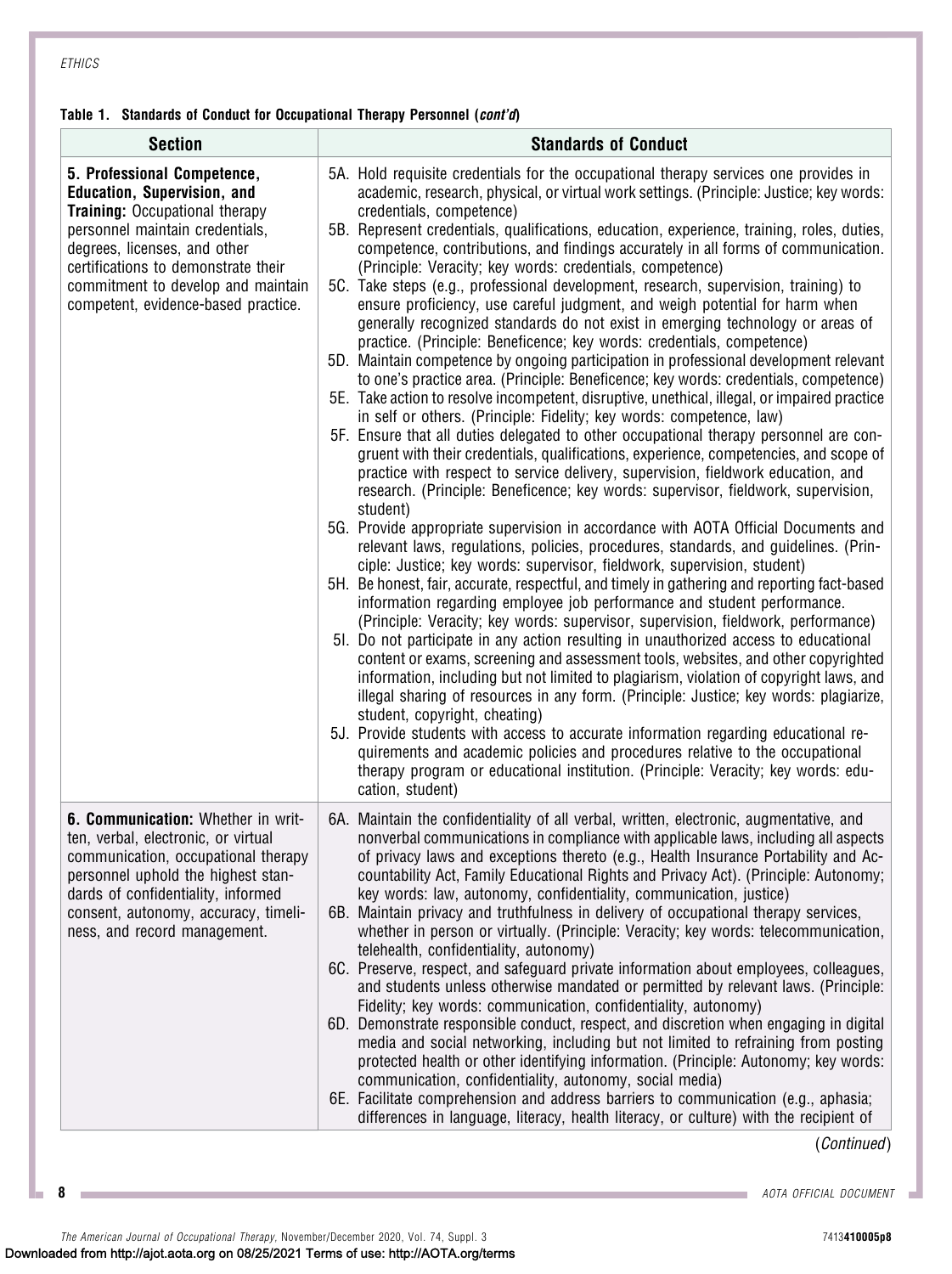#### Table 1. Standards of Conduct for Occupational Therapy Personnel (cont'd)

| <b>Section</b>                                                                                                                                                                                                                                                                                                                                          | <b>Standards of Conduct</b>                                                                                                                                                                                                                                                                                                                                                                                                                                                                                                                                                                                                                                                                                                                                                                                                                                                                                                                                                                                                                                                                                                                                                                                                                                                                                                                                                                                                                                                                                                                                                                                                                                                                                                                                                                                                                                                                                                                                                                                                                     |
|---------------------------------------------------------------------------------------------------------------------------------------------------------------------------------------------------------------------------------------------------------------------------------------------------------------------------------------------------------|-------------------------------------------------------------------------------------------------------------------------------------------------------------------------------------------------------------------------------------------------------------------------------------------------------------------------------------------------------------------------------------------------------------------------------------------------------------------------------------------------------------------------------------------------------------------------------------------------------------------------------------------------------------------------------------------------------------------------------------------------------------------------------------------------------------------------------------------------------------------------------------------------------------------------------------------------------------------------------------------------------------------------------------------------------------------------------------------------------------------------------------------------------------------------------------------------------------------------------------------------------------------------------------------------------------------------------------------------------------------------------------------------------------------------------------------------------------------------------------------------------------------------------------------------------------------------------------------------------------------------------------------------------------------------------------------------------------------------------------------------------------------------------------------------------------------------------------------------------------------------------------------------------------------------------------------------------------------------------------------------------------------------------------------------|
|                                                                                                                                                                                                                                                                                                                                                         | service (or responsible party), student, or research participant. (Principle: Auton-<br>omy; key words: communication, barriers)<br>6F. Do not use or participate in any form of communication that contains false,<br>fraudulent, deceptive, misleading, or unfair statements or claims. (Principle: Ve-<br>racity; key words: fraud, communication)<br>6G. Identify and fully disclose to all appropriate persons any errors or adverse events that<br>compromise the safety of service recipients. (Principle: Veracity; key words:<br>truthfulness, communication, safety, clients, service recipients)<br>6H. Ensure that all marketing and advertising are truthful, accurate, and carefully<br>presented to avoid misleading recipients of service, research participants, or the<br>public. (Principle: Veracity; key words: truthfulness, communication)<br>61. Give credit and recognition when using the ideas and work of others in written, oral,<br>or electronic media (i.e., do not plagiarize). (Principle: Veracity; key words: truth-<br>fulness, communication, plagiarism, students)<br>6J. Do not engage in verbal, physical, emotional, or sexual harassment of any individual<br>or group. (Principle: Fidelity; key words: inappropriate communication, harassment,<br>digital media, social media, social networking, professional civility)<br>6K. Do not engage in communication that is discriminatory, derogatory, biased, in-<br>timidating, insensitive, or disrespectful or that unduly discourages others from<br>participating in professional dialogue. (Principle: Fidelity; key words: inappropriate<br>communication, professionalism, professional civility)<br>6L. Engage in collaborative actions and communication as a member of interprofes-<br>sional teams to facilitate quality care and safety for clients. (Principle: Fidelity; key<br>words: communication, collaboration, interprofessional, professional civility, service<br>recipients)                                                 |
| 7. Professional Civility: Occupational<br>therapy personnel conduct themselves<br>in a civil manner during all discourse.<br>Civility "entails honoring one's per-<br>sonal values, while simultaneously<br>listening to disparate points of view"<br>(Kaslow & Watson, 2016, para. 1).<br>These values include cultural sensi-<br>tivity and humility. | 7A. Treat all stakeholders professionally and equitably through constructive en-<br>gagement and dialogue that is inclusive, collaborative, and respectful of diversity<br>of thought. (Principle: Justice; key words: civility, diversity, inclusivity, equitability,<br>respect)<br>7B. Demonstrate courtesy, civility, value, and respect to persons, groups, organizations,<br>and populations when engaging in personal, professional, or electronic commu-<br>nications, including all forms of social media or networking, especially when that<br>discourse involves disagreement of opinion, disparate points of view, or differing<br>values. (Principle: Fidelity; key words: values, respect, opinion, points of view, social<br>media, civility)<br>7C. Demonstrate a level of cultural humility, sensitivity, and agility within professional<br>practice that promotes inclusivity and does not result in harmful actions or inactions<br>with persons, groups, organizations, and populations from diverse backgrounds<br>including age, gender identity, sexual orientation, race, religion, origin, socioeco-<br>nomic status, degree of ability, or any other status or attributes. (Principle: Fidelity;<br>key words: civility, cultural competence, diversity, cultural humility, cultural<br>sensitivity)<br>7D. Do not engage in actions that are uncivil, intimidating, or bullying or that contribute<br>to violence. (Principle: Fidelity; key words: civility, intimidation, hate, violence,<br>bullying)<br>7E. Conduct professional and personal communication with colleagues, including<br>electronic communication and social media and networking, in a manner that is free<br>from personal attacks, threats, and attempts to defame character and credibility<br>directed toward an individual, group, organization, or population without basis or<br>through manipulation of information. (Principle: Fidelity; key words: civility, culture,<br>communication, social media, social networking, respect) |

L. AOTA OFFICIAL DOCUMENT **9**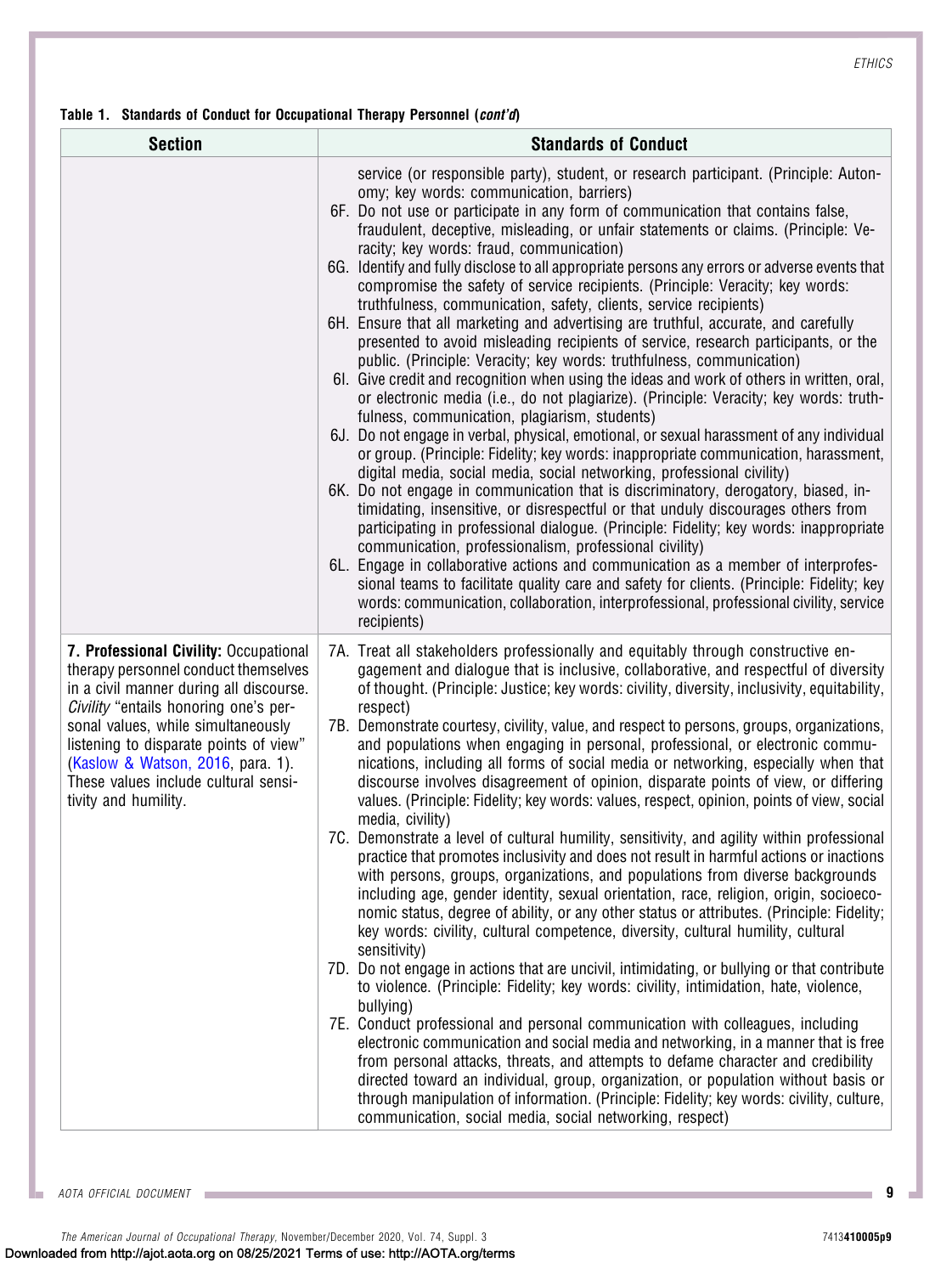#### **References**

- <span id="page-9-2"></span>American Occupational Therapy Association. (1993). Core values and attitudes of occupational therapy practice. American Journal of Occupational Therapy, 47, 1085–1086. [https://doi.org/10.5014/ajot.47.12.](https://doi.org/10.5014/ajot.47.12.1085) [1085](https://doi.org/10.5014/ajot.47.12.1085)
- <span id="page-9-1"></span>American Occupational Therapy Association. (2019). Enforcement procedures for the AOTA Occupational Therapy Code of Ethics. American Journal of Occupational Therapy, 73(Suppl. 2), 7312410003. [https://doi.](https://doi.org/10.5014/ajot.2019.73S210) [org/10.5014/ajot.2019.73S210](https://doi.org/10.5014/ajot.2019.73S210)
- <span id="page-9-0"></span>American Occupational Therapy Association. (2020). Occupational therapy practice framework: Domain and process (4th ed.). American Journal of Occupational Therapy, 74(Suppl. 2), 7412410010. [https://doi.org/10.](https://doi.org/10.5014/ajot.2020.74S2001) [5014/ajot.2020.74S2001](https://doi.org/10.5014/ajot.2020.74S2001)
- <span id="page-9-3"></span>Ashe, A. (2016). Social justice and meeting the needs of clients. In D. Y. Slater (Ed.), Reference guide to the Occupational Therapy Code of Ethics (2015 Edition). AOTA Press.
- <span id="page-9-6"></span>Beauchamp, T. L., & Childress, J. F. (2019). Principles of biomedical ethics (8th ed.). Oxford University Press.
- <span id="page-9-4"></span>Braveman, B., & Bass-Haugen, J. D. (2009). Social justice and health disparities: An evolving discourse in occupational therapy research and intervention. American Journal of Occupational Therapy, 63, 7–12. <https://doi.org/10.5014/ajot.63.1.7>
- <span id="page-9-7"></span>Doherty, R., & Purtilo, R. (2016). Ethical dimensions in the health professions (6th ed.). Elsevier Saunders.
- <span id="page-9-9"></span>Kaslow, N. J., & Watson, N. N. (2016). Civility: A core component of professionalism? Psychology Teacher Network, 26(3). [https://www.](https://www.apa.org/ed/precollege/ptn/2016/09/civility-professionalism) [apa.org/ed/precollege/ptn/2016/09/civility-professionalism](https://www.apa.org/ed/precollege/ptn/2016/09/civility-professionalism)
- <span id="page-9-5"></span>Scott, J. B., Reitz, S. M., & Harcum, S. (2017). Principle 4: Justice. In J. B. Scott & S. M. Reitz (Eds.), Practical applications for the Occupational Therapy Code of Ethics (2015) (pp. 85–95). AOTA Press.
- <span id="page-9-8"></span>Veatch, R. M., Haddad, A. M., & English, D. C. (2015). Case studies in biomedical ethics: Decision-making, principles, and cases (2nd ed.). Oxford University Press.

#### Authors

Ethics Commission Members, 2019–20 and 2020–21 Brenda S. Howard, DHSc, OTR, Ethics Chairperson, 2019–2023 Leslie Bennett, OTD, OTR/L, Member at Large, 2019–2021 Brenda Kennell, MA, OTR/L, FAOTA, Education Representative, 2015–2021 Kimberly S. Erler, PhD, OTR/L, Practice Representative, 2014–2020 Barbara Elleman, MHS, OTD, OTR/L, Practice Representative, 2020–2023 Jan Keith, BA, COTA/L, OTA Representative, 2017–2020 Marita Hensley, COTA/L, OTA Representative, 2020–2023 Donna Ewy, MD, FAAFP, MTS, Public Member, 2019–2022 Roger A. Ritvo, PhD, Public Member, 2018–2021 Mark Franco, Esq., Legal Counsel Rebecca E. Argabrite Grove, MS, OTR/L, FAOTA, AOTA Ethics Program Manager

Revised by the AOTA Ethics Commission, 2020

Adopted by the Representative Assembly, November 2020

Note. This revision replaces the 2015 document Occupational Therapy Code of Ethics (2015), previously published and copyrighted in 2015 by the American Occupational Therapy Association in the American Journal of Occupational Therapy, 69, 6913410030. [https://doi.org/10.5014/ajot.](https://doi.org/10.5014/ajot.2015.696S03) [2015.696S03](https://doi.org/10.5014/ajot.2015.696S03)

Copyright © 2020 by the American Occupational Therapy Association.

Citation. American Occupational Therapy Association. (2020). AOTA 2020 occupational therapy code of ethics. American Journal of Occupational Therapy, 74(Suppl. 3), 7413410005. <https://doi.org/10.5014/ajot.2020.74S3006>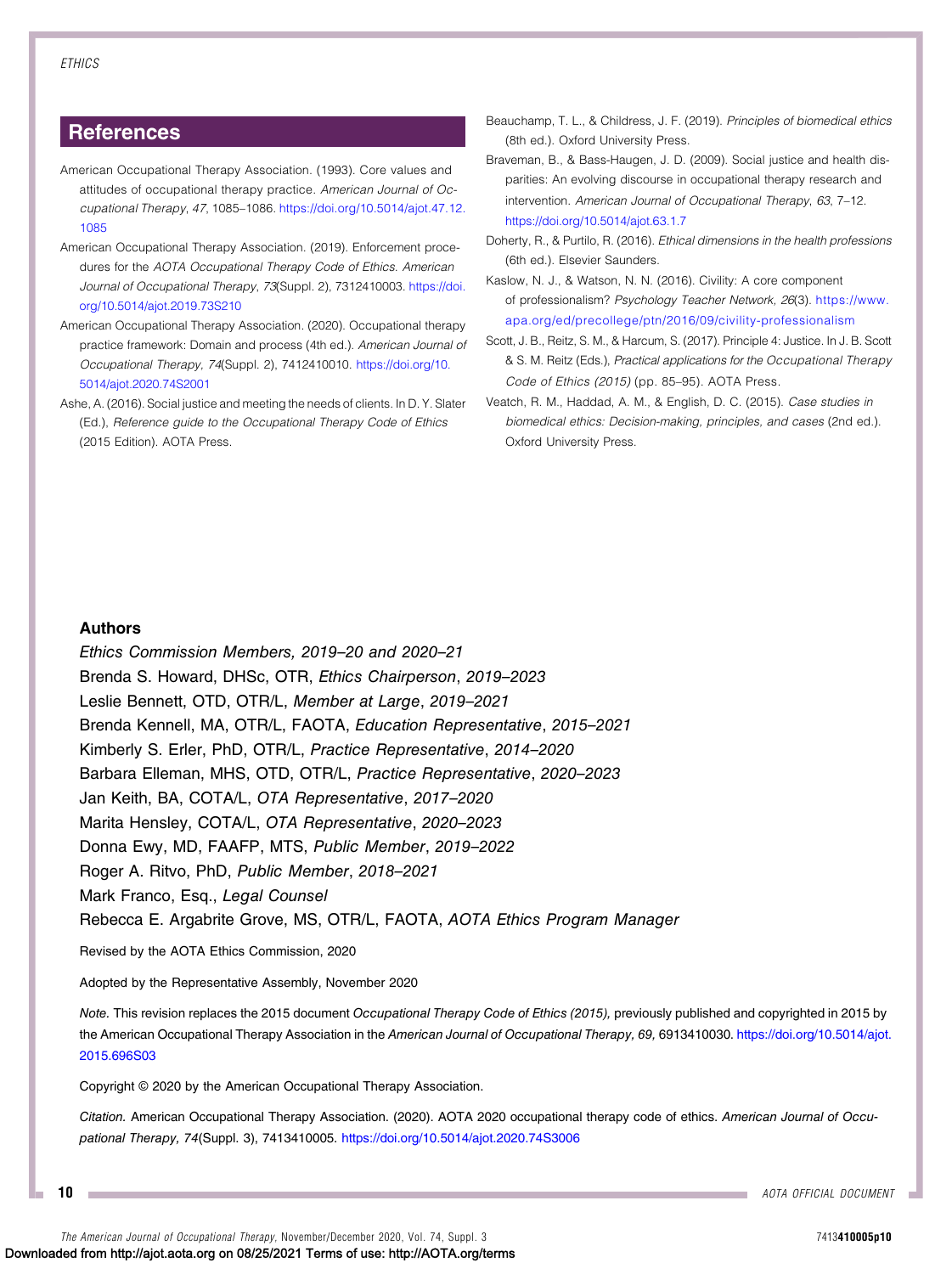# Appendix A. 2020 Revision Process for the AOTA 2020 Occupational Therapy Code of Ethics

In Fall 2019, the Ethics Commission (EC) of the American Occupational Therapy Association (AOTA) began the process of reviewing the Occupational Therapy Code of Ethics (the Code) as part of the AOTA Representative Assembly's 5-year review cycle. Although ethical principles are timeless, the issues to which they apply and the manner of application are constantly evolving, as are the health care and community environments in which occupational therapy personnel apply them. Therefore, the Code must change to remain applicable to the environments in which occupational therapy personnel work. The following paragraphs outline the changes made to the 2015 Code.

From August to November 2019, EC members reviewed codes of ethics from several health care professions and found that the organization of codes of ethics documents and online platforms had evolved. These professions had organized their codes not by bioethical principles, but by their relationship to areas of practice and professionalism. Moreover, the professions had organized their online platforms for greater interactive agility. The EC decided that a major revision of the Code's organization was in order, although the majority of the content would remain unchanged.

EC members divided into work groups to reorganize the Code by dividing the 2015 Code into the following parts: Preamble, Core Values, Principles, Standards of Conduct, and Appendixes.

EC work group members reorganized the Standards of Conduct from the 2015 Code into behavioral categories. The work group reviewed and discussed the placement of the Standards until consensus was reached. The work group then presented the reorganization of the Standards to the full EC for discussion on February 25, 2020. The EC continued to review and reorganize the standards until June 9, 2020. The EC added a section on Professional Civility in response to a referred motion from the Representative Assembly. Once completed and reviewed on June 9, the EC sent the revised Code draft to content experts for further review and edits.

Content experts completed a survey for responding to changes in the Code using both Likert-type scale ratings and open-ended responses. The EC reviewed the feedback from the content experts on July 14, 2020, and incorporated revisions to create a draft of the Code for membership review.

In July and August 2020, the EC sent a survey to all AOTA members to garner feedback on the revised Code. Results of the survey indicated that among the 122 respondents to the survey, there was 80% or greater agreement that each part of the Code was both relevant and clear. EC members compiled qualitative feedback, carefully considered comments, and made edits to complete the final draft of the Code. The EC then submitted this final draft of the Code, and accompanying motion and rationale, to the Representative Assembly in September 2020. After online discussion, the Representative Assembly voted on November 4, 2020, to pass the motion to strike the Occupational Therapy Code of Ethics (2015) and replace it with the AOTA 2020 Occupational Therapy Code of Ethics.

**ETHICS**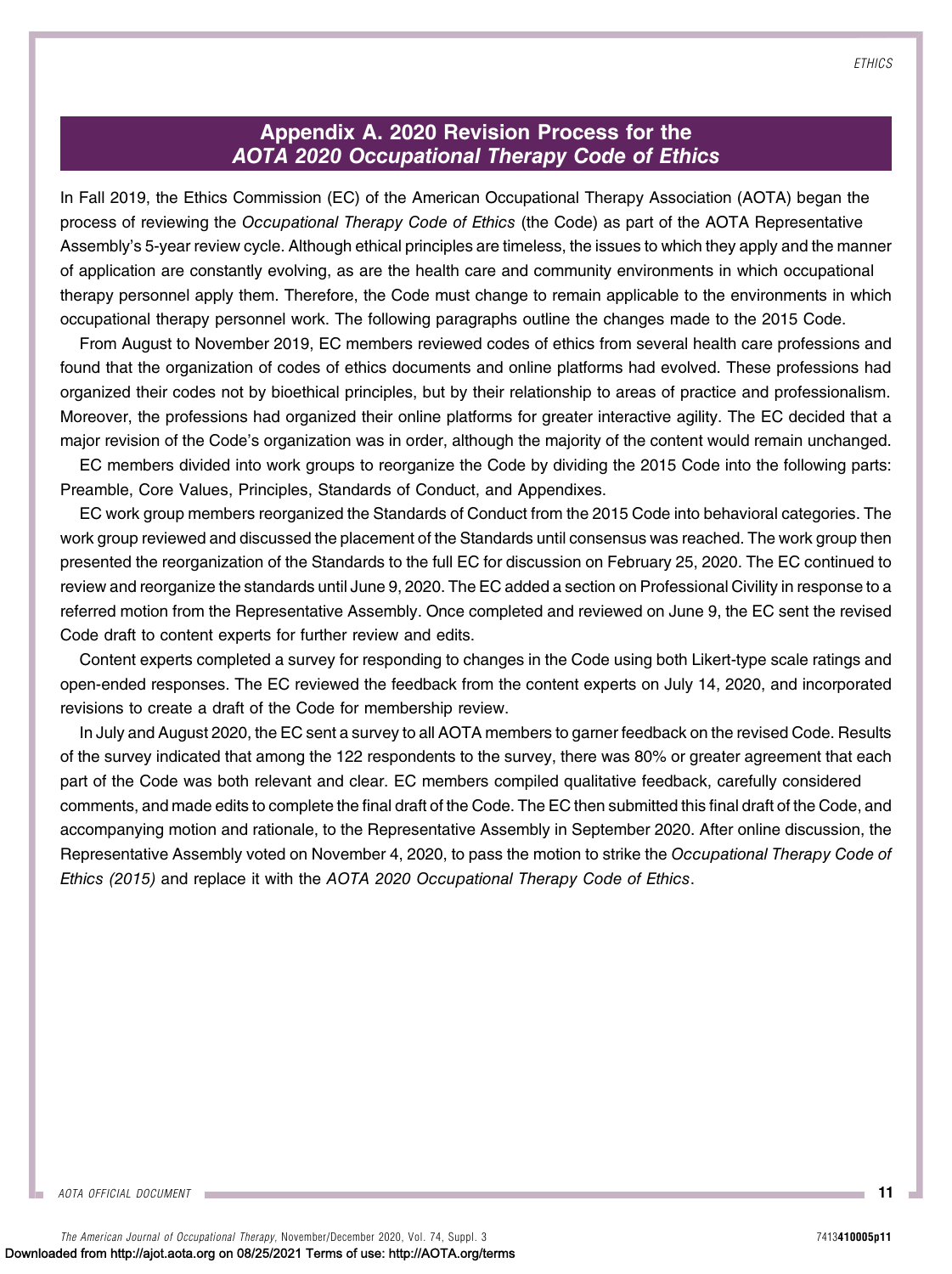# Appendix B. History of the AOTA Occupational Therapy Code of Ethics

As society evolves, so must our understanding and implementation of ethical practices as occupational therapy personnel. The American Occupational Therapy Association (AOTA) 2020 Occupational Therapy Code of Ethics (the Code) continues to be a critical tool in the AOTA Ethics Commission's quest to guide ethical conduct and elevate public trust in the profession. The Code must be a dynamic, living document that grows and develops to complement changes in occupational therapy delivery models, technology, and society.

The first official AOTA ethical code was established in 1975. Work to create this document, titled "Principles of Ethics," began in 1973. Carolyn Baum, Carlotta Welles, Larry Peak, Lou Arents, and Carole Hayes authored this document. At that time, many professional associations began creating codes of ethics in response to the ethical issues being raised by the Tuskegee Syphilis Study, in which researchers studied the effects of syphilis on African-American men who had not given informed consent and were told that they were being treated for the disease [\(Centers for Disease](#page-12-0) [Control and Prevention, 2016\)](#page-12-0). The outcry after the public became aware of this violation, even after standards had been put in place after World War II and the Nuremberg Code of 1947, led many professions to establish ethics rules.

In April 1977, the AOTA Representative Assembly approved the "Principles of Occupational Therapy Ethics," and AOTA distributed them in the American Journal of Occupational Therapy in November 1977. This first publicly circulated rendition of the Code of Ethics consisted of 12 principles, all starting with the words "Related to," such as "Related to the Recipient of Service."

The Code of Ethics underwent revisions in 1988, 1994, 2000, 2005, 2010, 2015, and 2020, with input from AOTA membership. The 1988 revision began to look like the modern Code, with headings called "Principles" and subheadings called "Standards." In 1994, the members of the AOTA Ethics Commission added a focus on bioethical principles rather than professional behaviors, as in the previous two editions. The Principles included in the 1994 Code were Beneficence; Autonomy, Privacy, and Confidentiality; Duty; Justice; and Fidelity and Veracity. The Principle of Nonmaleficence was added in 2000, and Social Justice was added in 2010, then combined with the Principle of Justice in 2015.

There were 30 Standards of Conduct in 2000; this number increased to 38 in 2005 and to 77 in 2010, then decreased to 69 in 2015. These Standards, categorized under the various Principles, were expanded to promote ethical practice in a variety of areas, including the use of technology for telehealth, social media, Internet use, and health records. With the 2020 Code revision, the EC has grouped the revised 73 Standards of Conduct by behaviors rather than under the Principles, in order to return to the original concept of relating the Standards to desired professional behaviors, so that they are more easily accessible to the membership when using the Code. As charged by the Representative Assembly, the Ethics Commission added a section on Professional Civility in 2020.

The Representative Assembly mandates that the Code, as an official AOTA policy document, undergo review every 5 years. This continual review is especially important because some states use the AOTA Code as part of their licensure acts. In addition, some states require occupational therapy practitioners to obtain continuing education in ethics in order to maintain licensure. In updating the Code to meet the needs of members and society, the occupational therapy profession continues to reflect and lead change in health care.